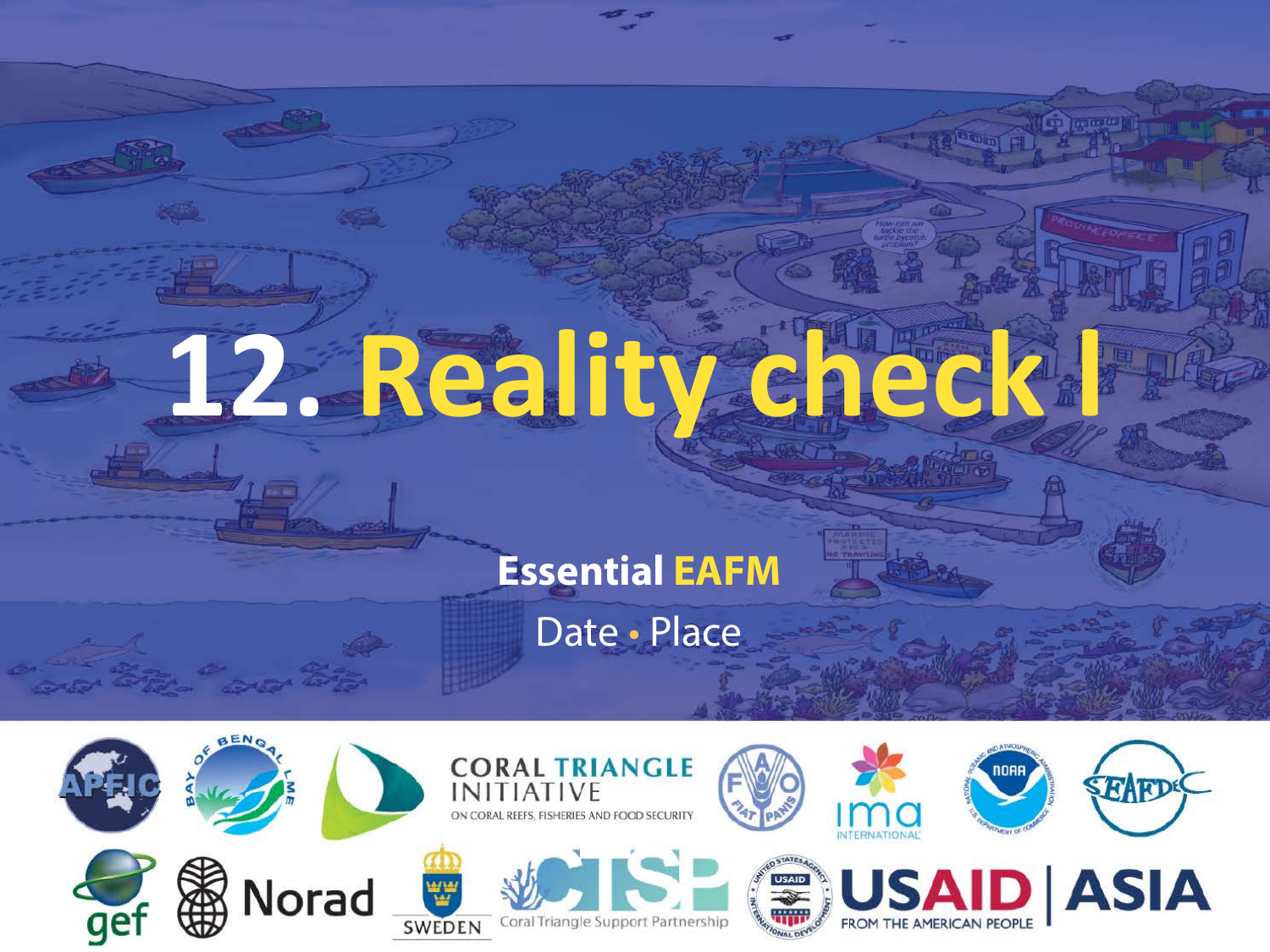

**12. REALITY CHECK 1** 2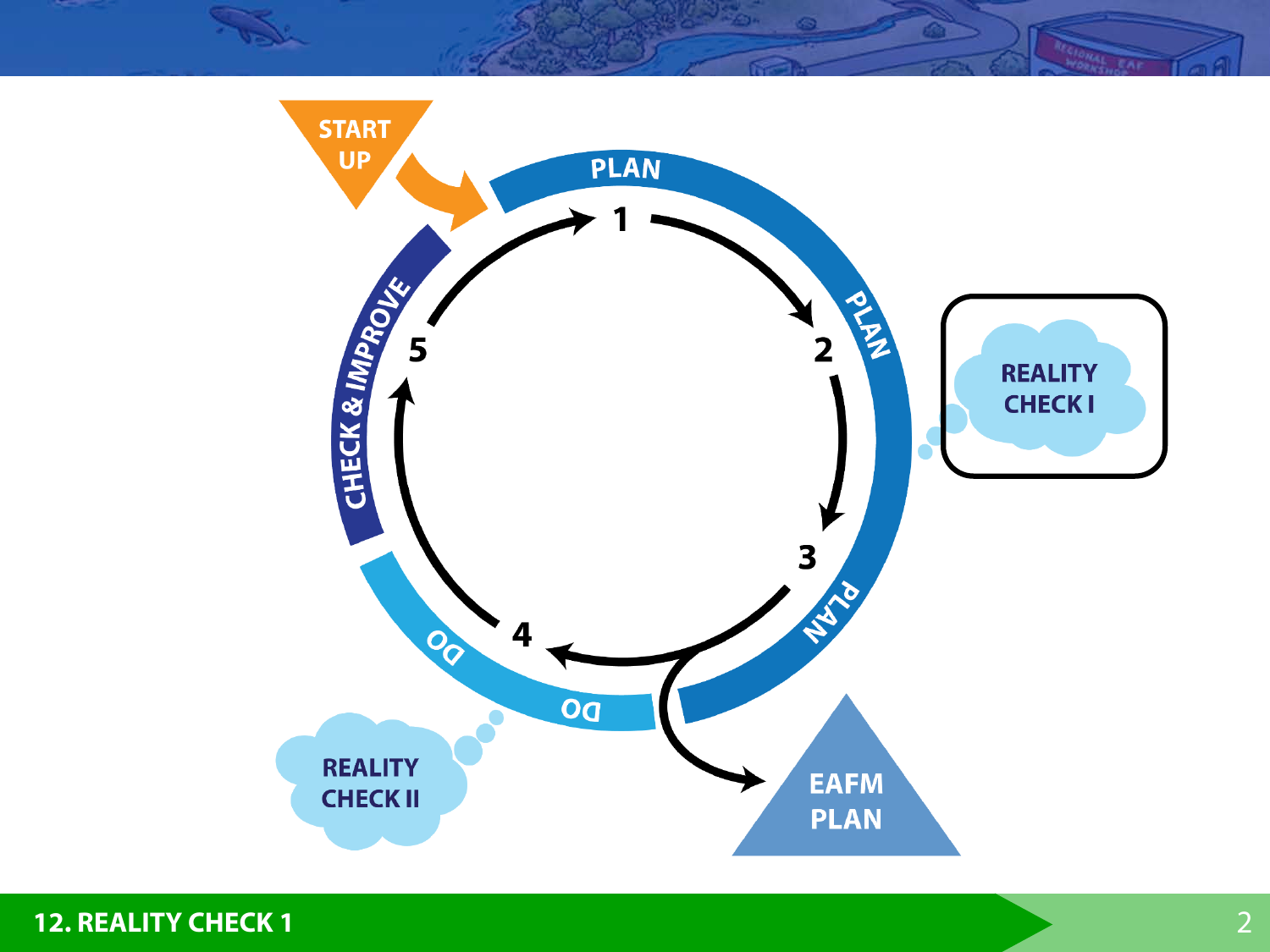### **Session objectives** *After this session you will be able to:*

- Identify the constraints and opportunities in meeting your FMU goals
- Use facilitation skills with co-management partners in focus group discussions (FGDs)
- Use conflict management to resolve conflict in EAFM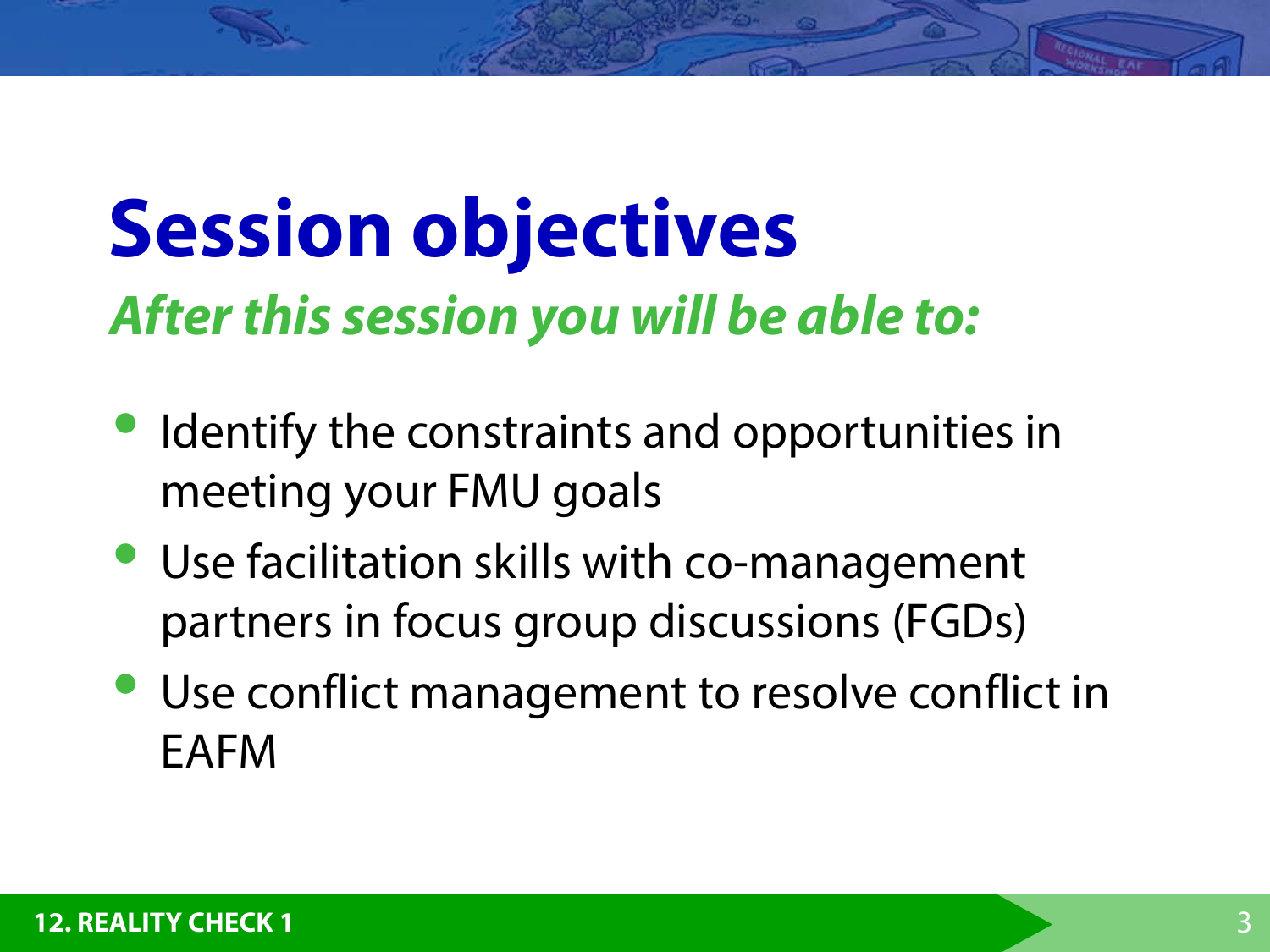### **Constraints and opportunities to meeting the goals**

- For each goal you identified in step 2.3 there will be constraints and opportunities to achieving it
- These may include:
	- insufficient time
	- lack of human capacity/skills
	- $-$  cost
	- lack of data and information
	- lack of political, stakeholder and institutional support
- Some of these may have been already included in your threats and issues

**12. REALITY CHECK 1** 4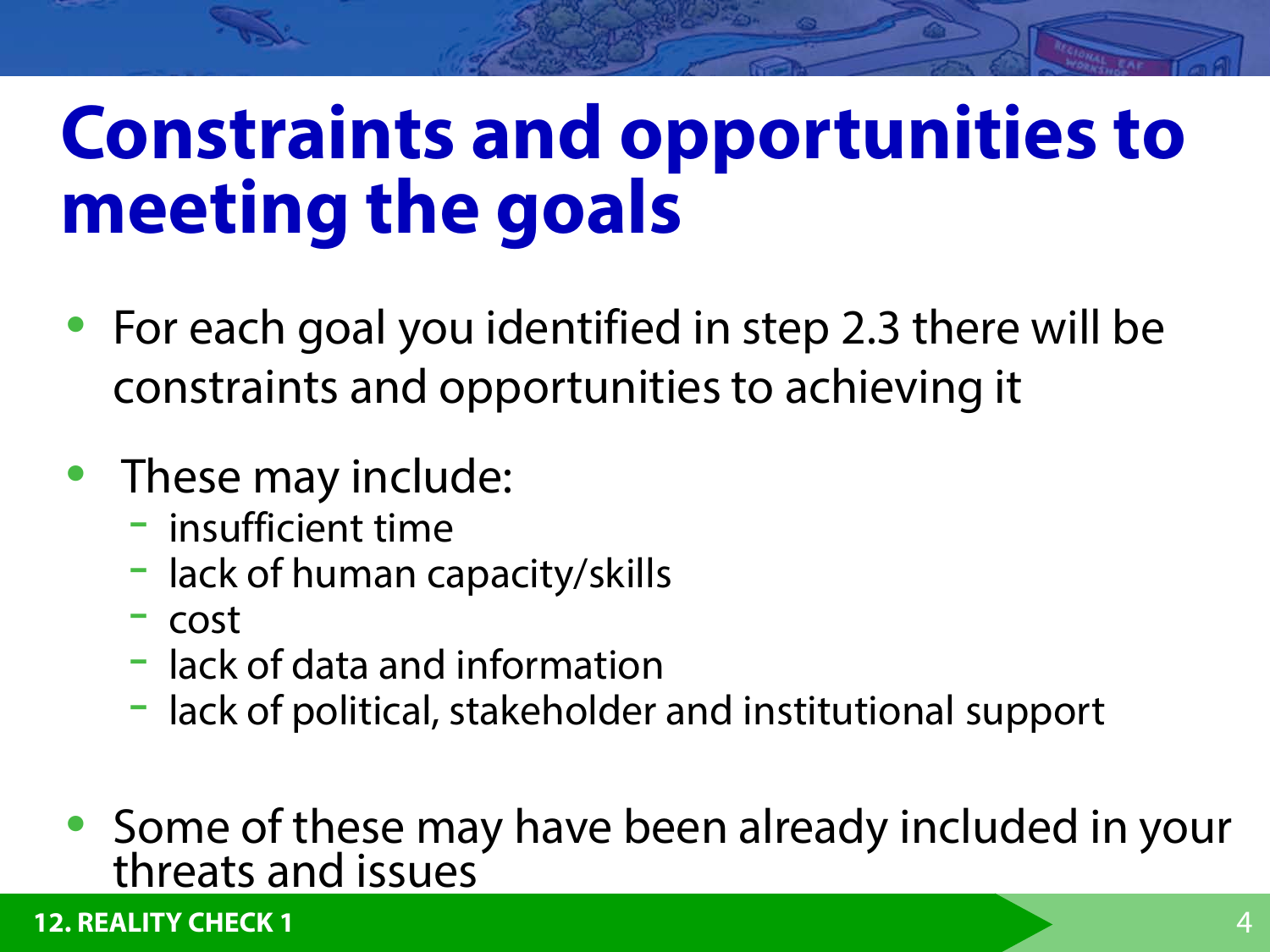### **In your groups**

Identify the constraints and opportunities to achieving your FMU goals

Output:

-constraints on green cards

-opportunities on yellow cards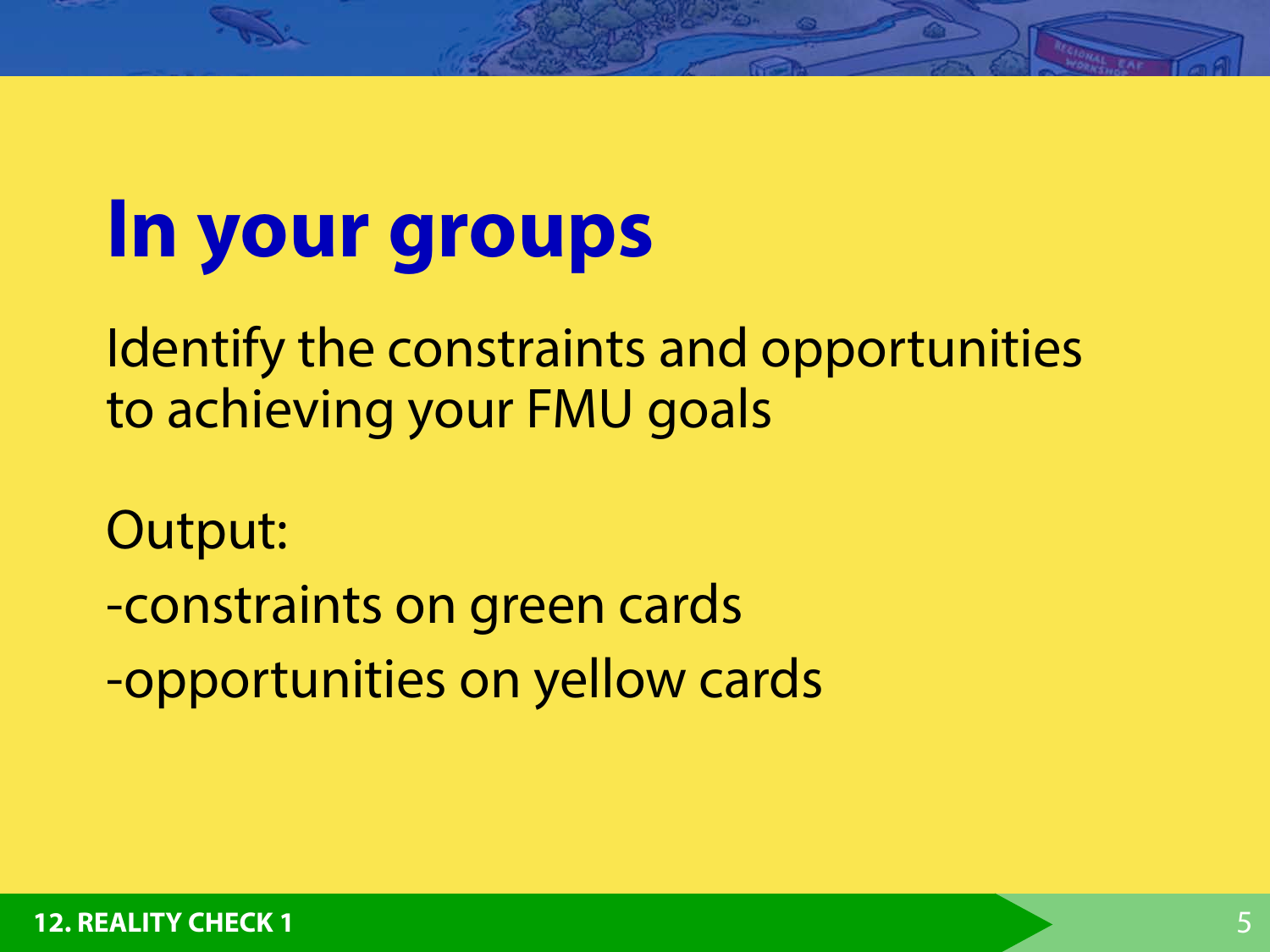### **In your groups**

Revisit your FMU maps and plot areas where conflicts are likely to occur and who the players are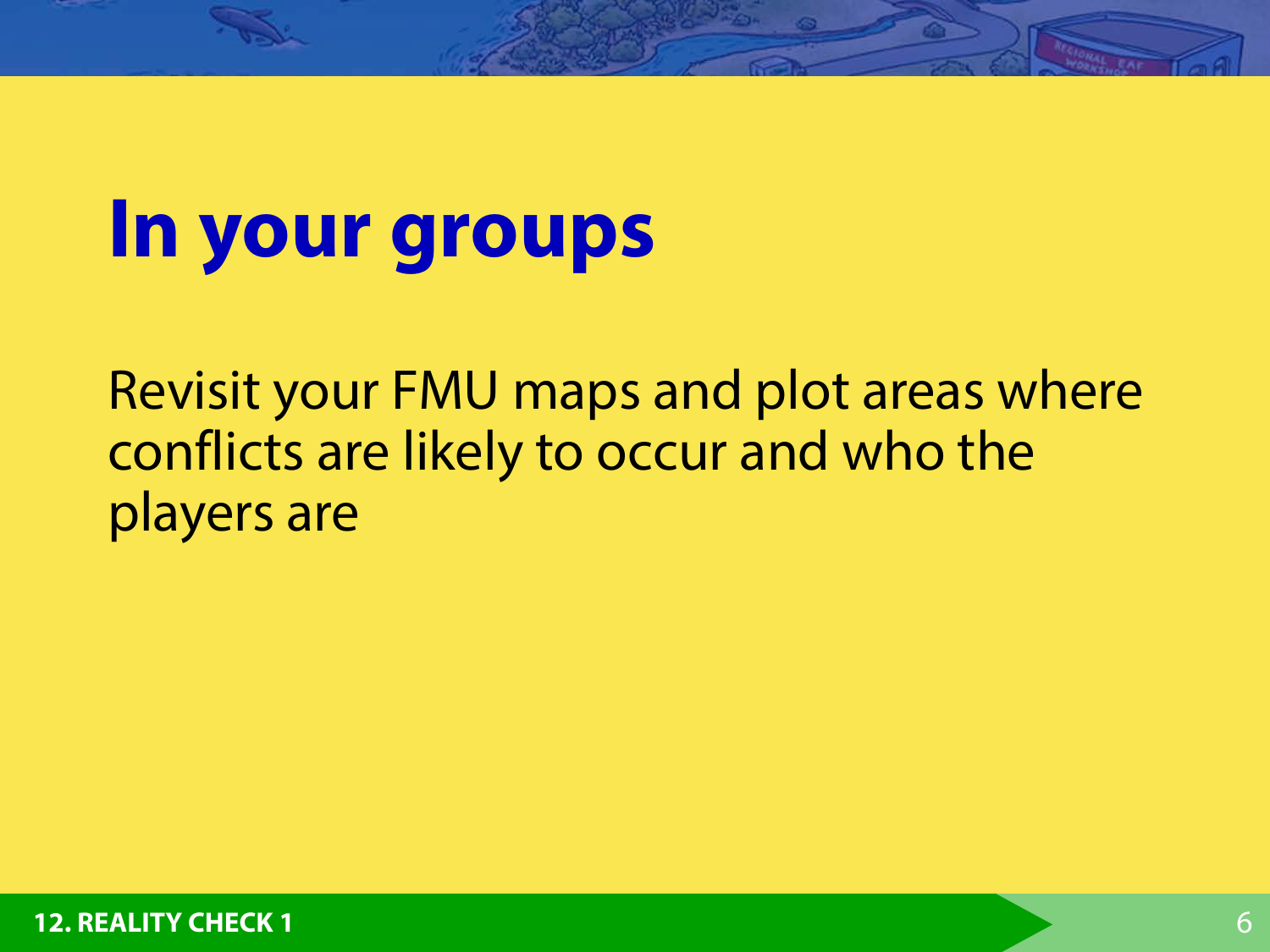### **Focus group discussions (FGD)**

- A tool to work with stakeholders to reduce conflict and identify opportunities
- Participants need to share experiences, ask questions and develop their own priorities
- Role of the facilitator:
	- Raise and agree on issues
	- Stimulate discussion and find solutions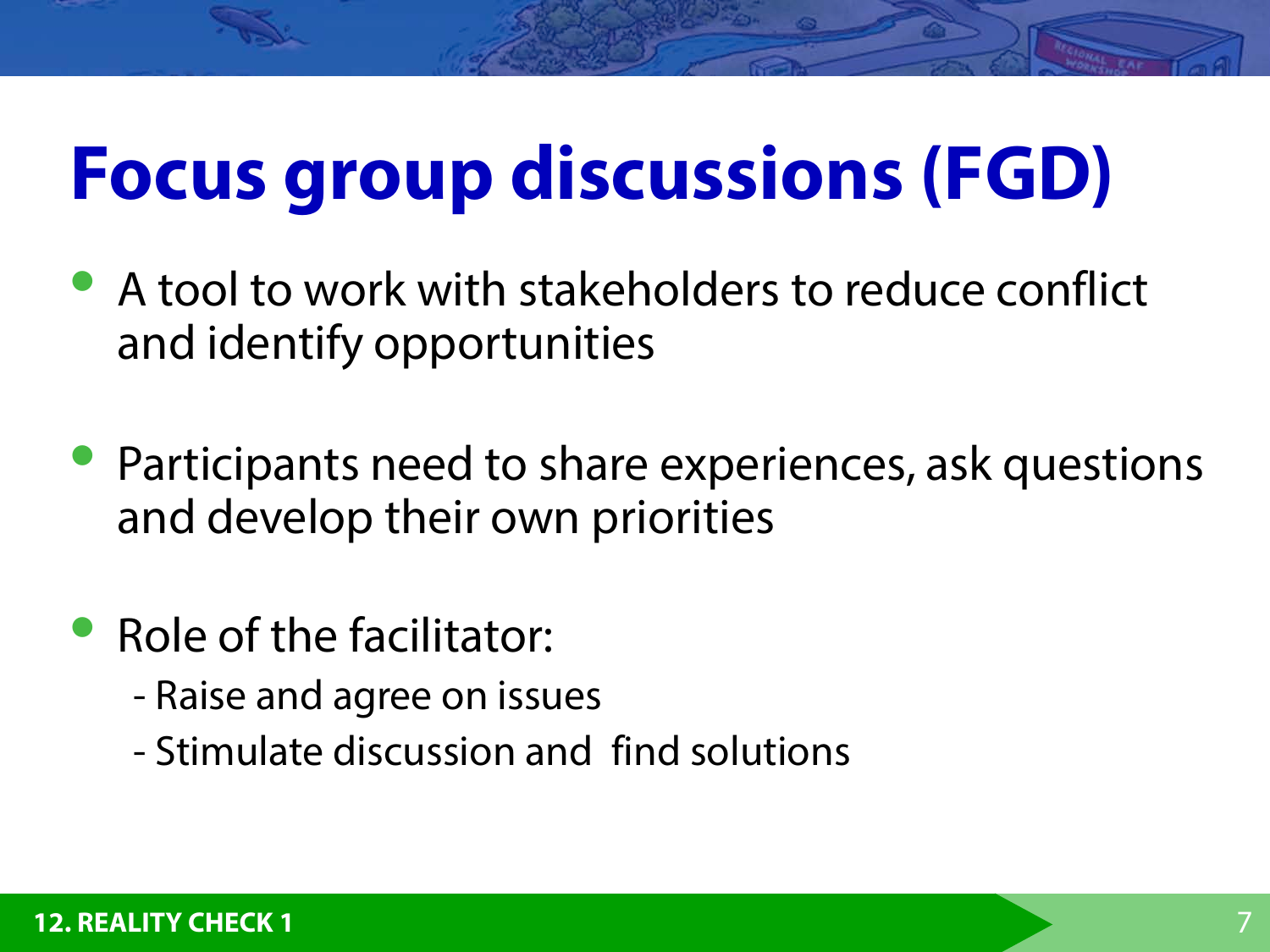### **Facilitator expected to…**

- Guide each session
	- Provide structure to discussion
	- Refocus the discussion as necessary
	- Guide discussion through a few general questions
- Not be too intrusive
- Allow everyone to be heard and understood - Allow the discussion to flow freely
- **If participants do not raise important issues,** intervene
- Build rapport and trust (use active listening)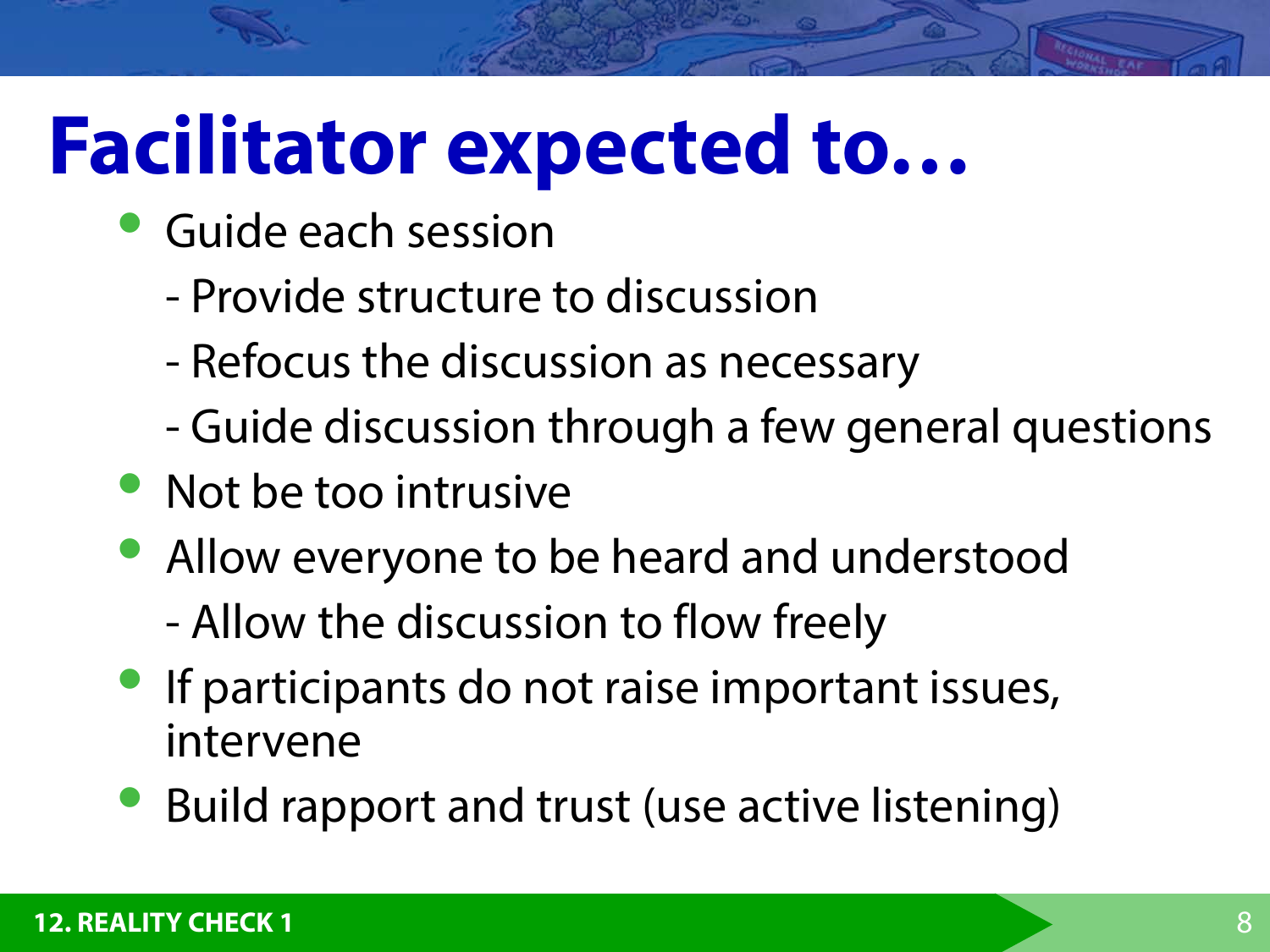### **Activity**

Hold a FGD on one topic from next slide. Feedback for all to learn from.

#### **Process:**

- Form groups each with 1 facilitator, 1 observer, others = respondents
- Pick one topic (in 30 seconds) then prepare silently for 3 minutes individually
- Facilitator to initiate the FGD for the given time
- Observer to silently monitor the process
- Feedback on the FGD process from observer, facilitator, trainer & others

#### **12. REALITY CHECK 1** 9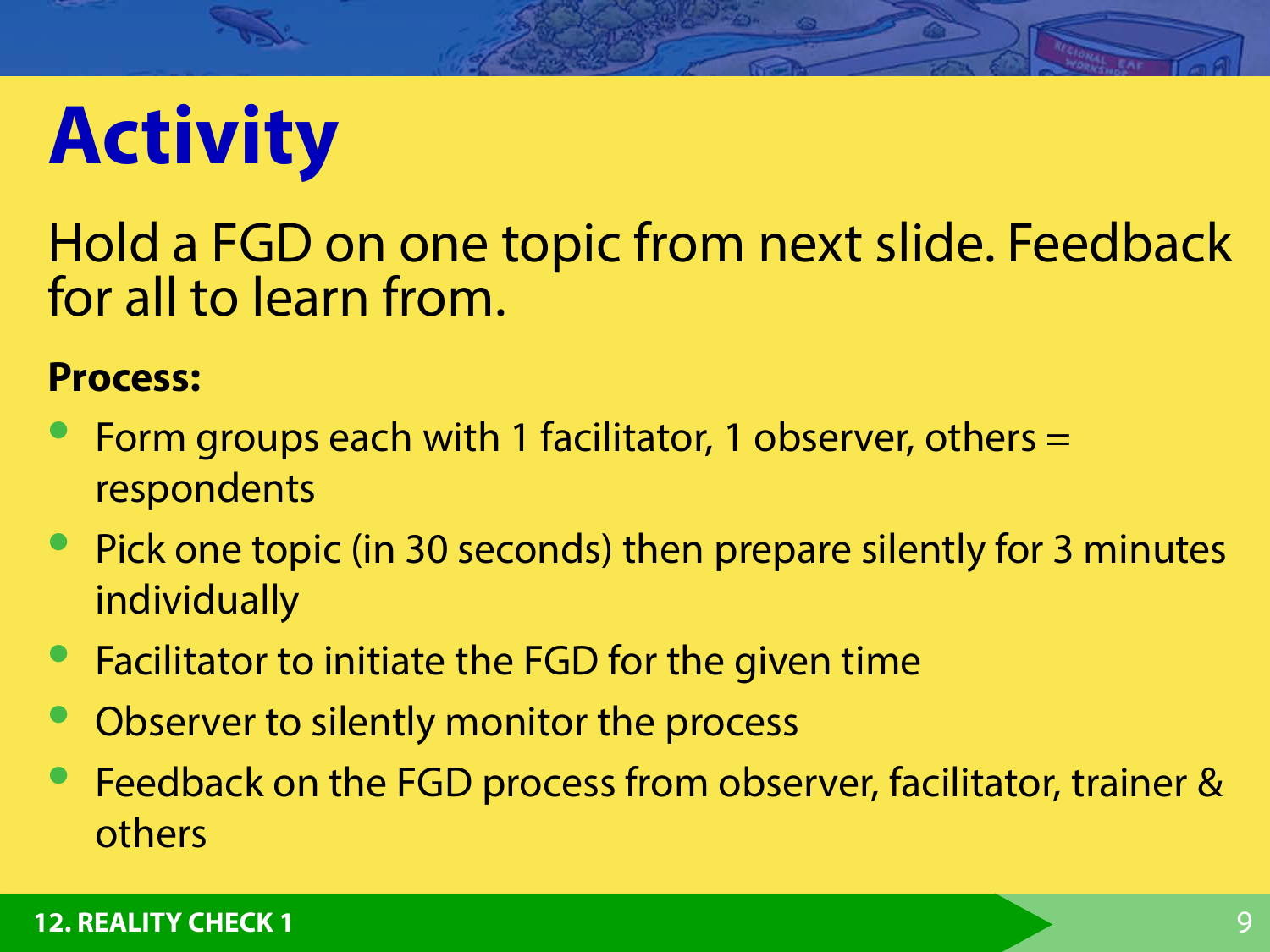## **FGD topic options**

- 1. EAFM plan exists but there is little political will; government lacks interest; it has not delivered on promises. Suggestions?
- 2. The government, police and navy should enforce compliance – do they?
- 3. Rules and regulations have been set as a result of the EAFM Plan but one group of stakeholders is not doing what it is supposed to do. Suggestions?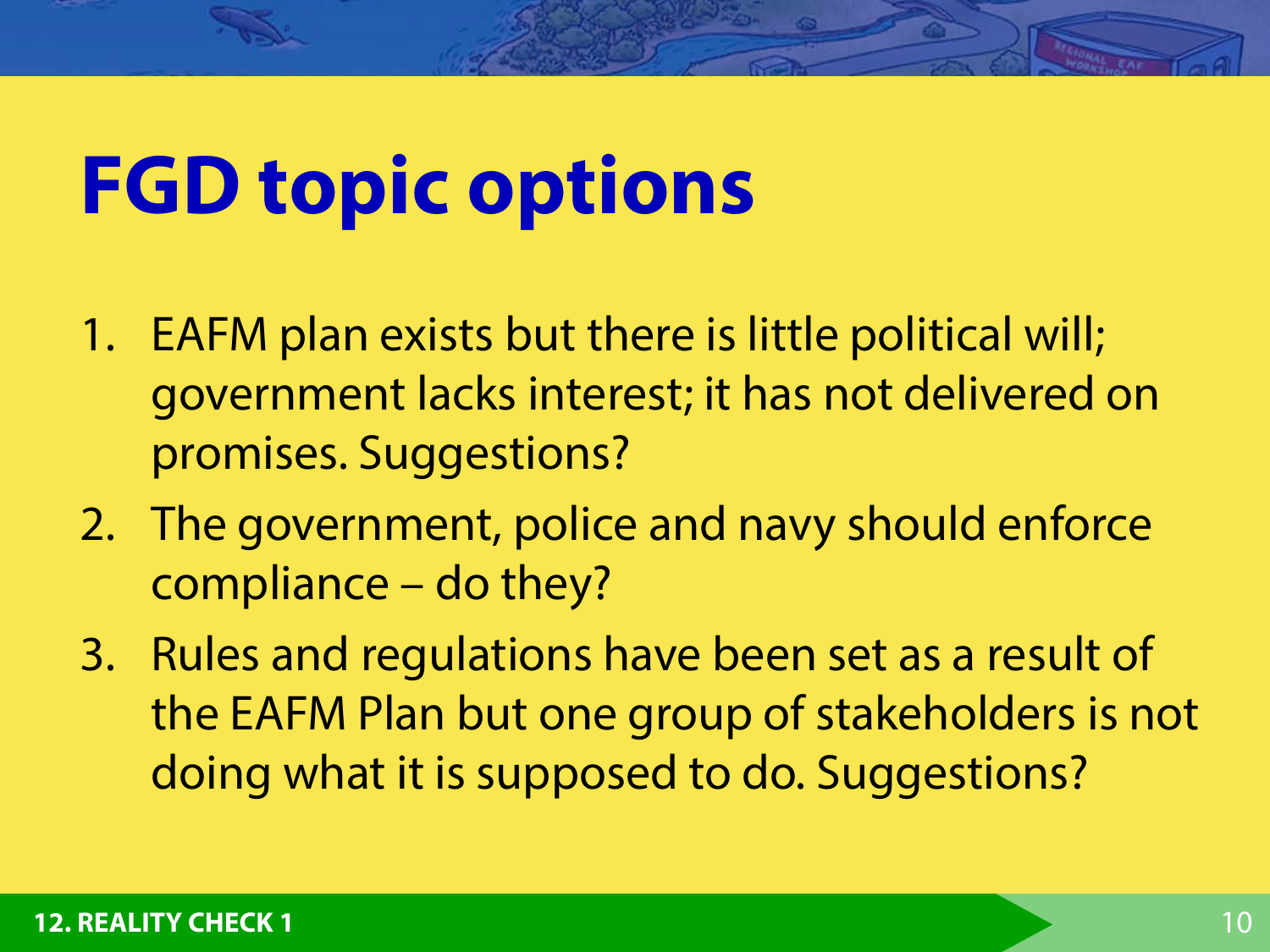## **Conflict in EAFM**

- Many of the constraints and opportunities may involve conflict:
	- in views and opinions; and
	- of a more physical nature (fighting)
- Where is conflict likely to occur in the EAFM process? (remember your map)
- Is conflict always bad?
- People tend to resist change; conflict needs to be seen as part of change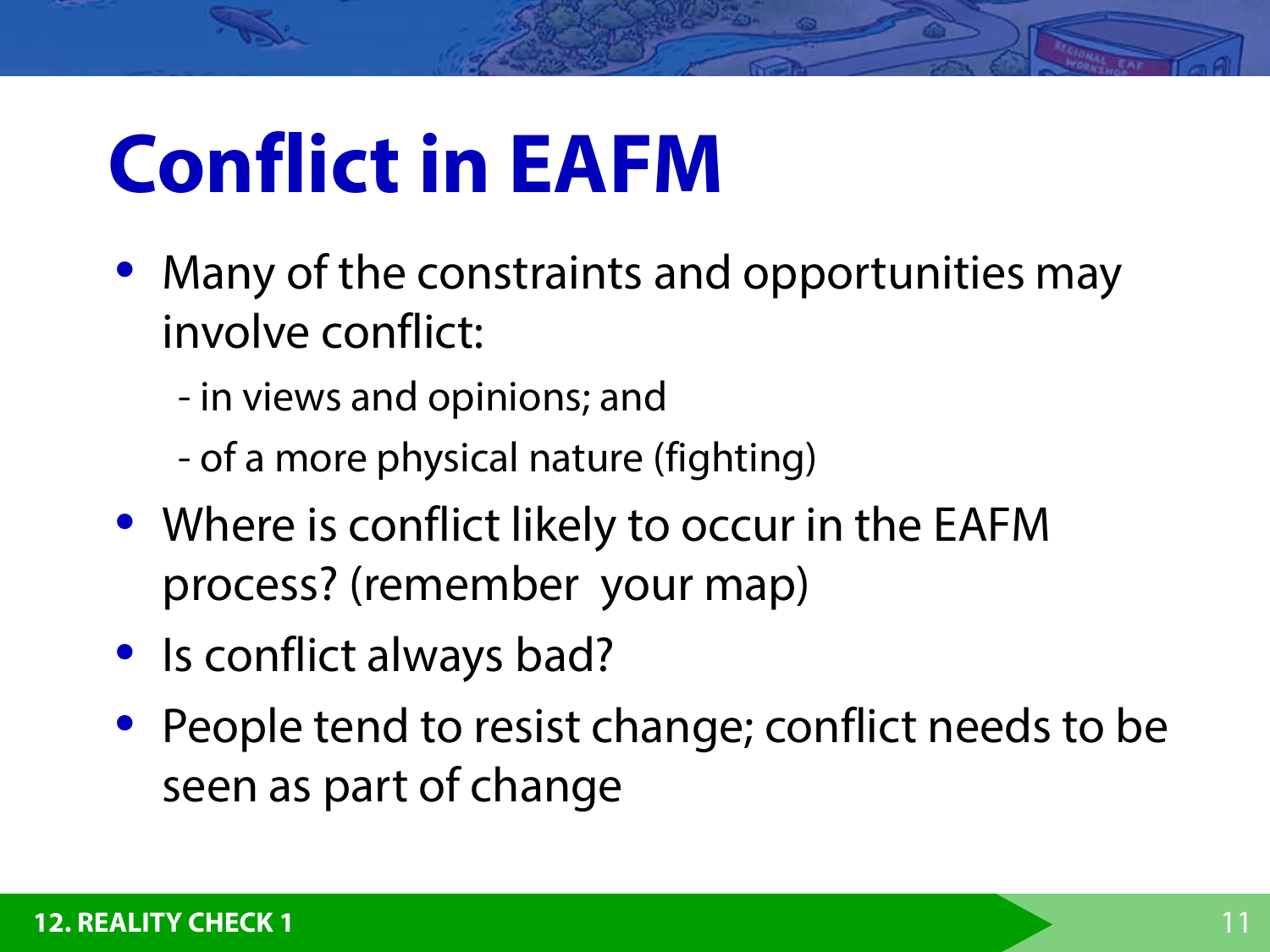

**12. REALITY CHECK 1 12. POINT 12. POINT 12. POINT 12. POINT 12. 12. 12. 12. 12. 12. 12. 12. 12. 12. 12. 12. 12. 12. 12. 12. 12. 12. 12. 12. 12. 12. 12. 12. 12. 12. 12.**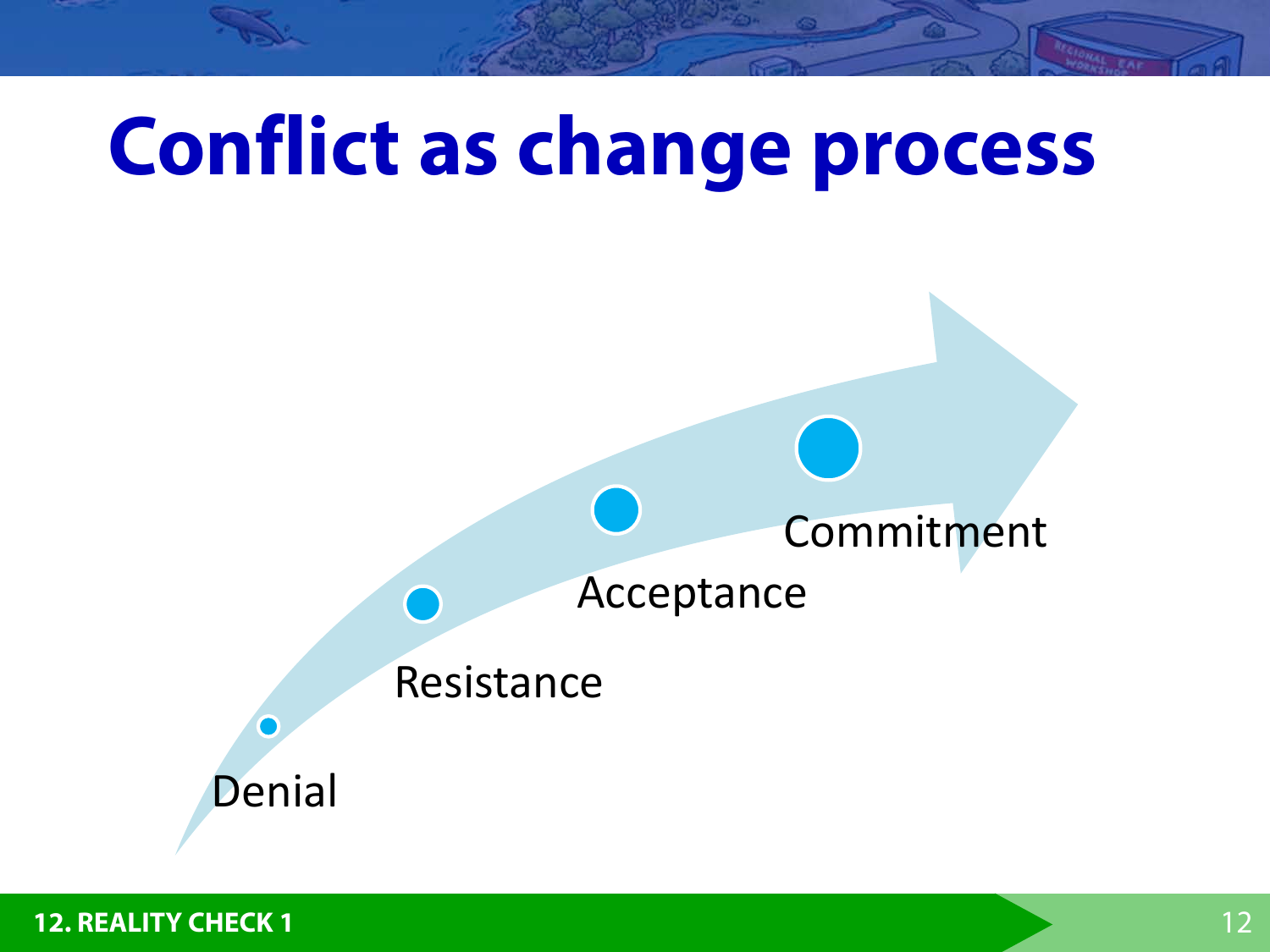### **Conflict management**

**WHAT?**  A form of facilitated negotiation



Apply skills that help people express differences and solve problems for a WIN-WIN outcome

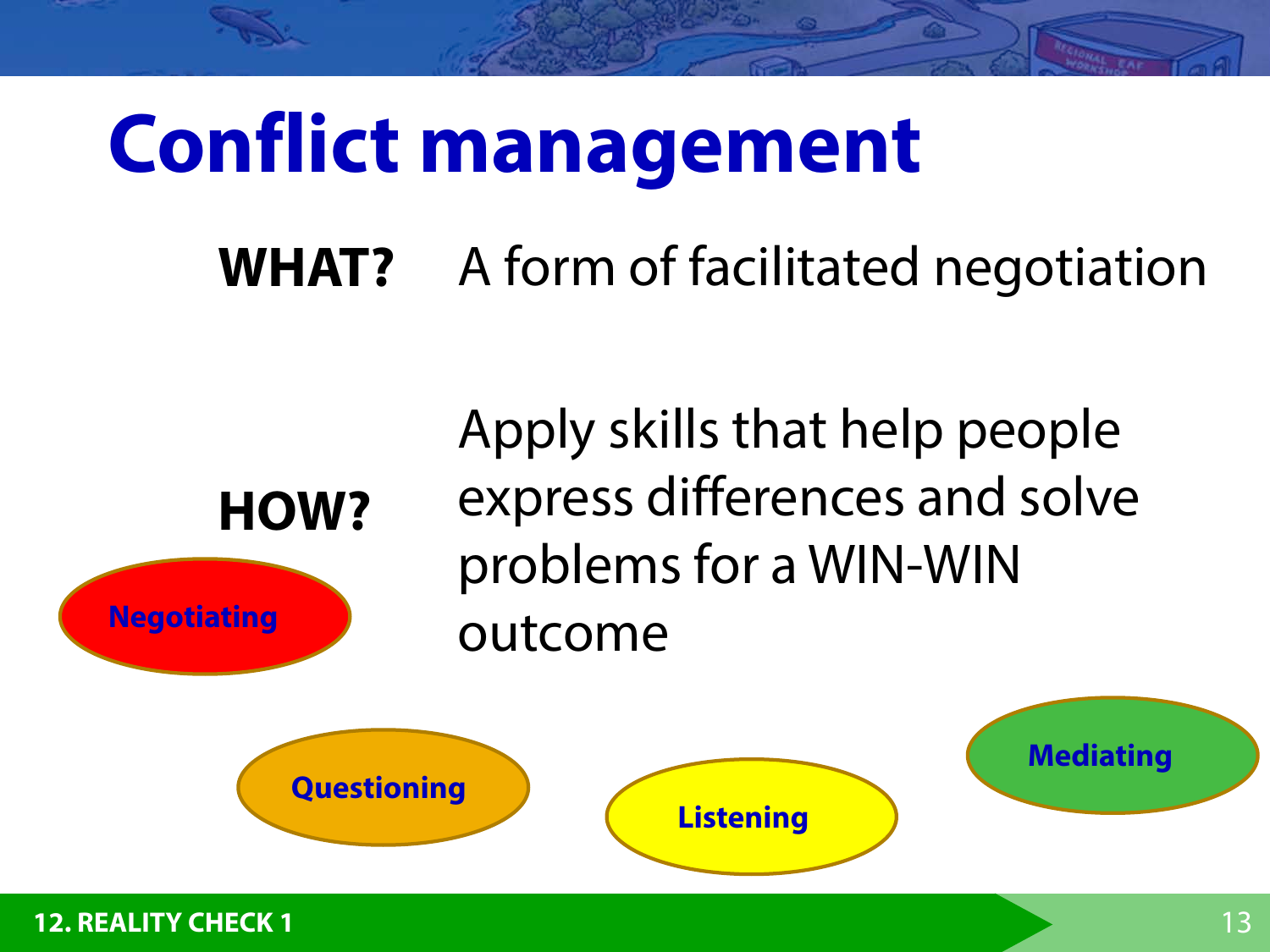## **Negotiation strategy**

- Understand the conflict
	- who, what, why, etc.
- Act as the facilitator
- Move towards a win-win outcome
	- 1. Prepare & analyse
	- 2. Discuss the options
	- 3. Propose and seek solutions
	- 4. Bargain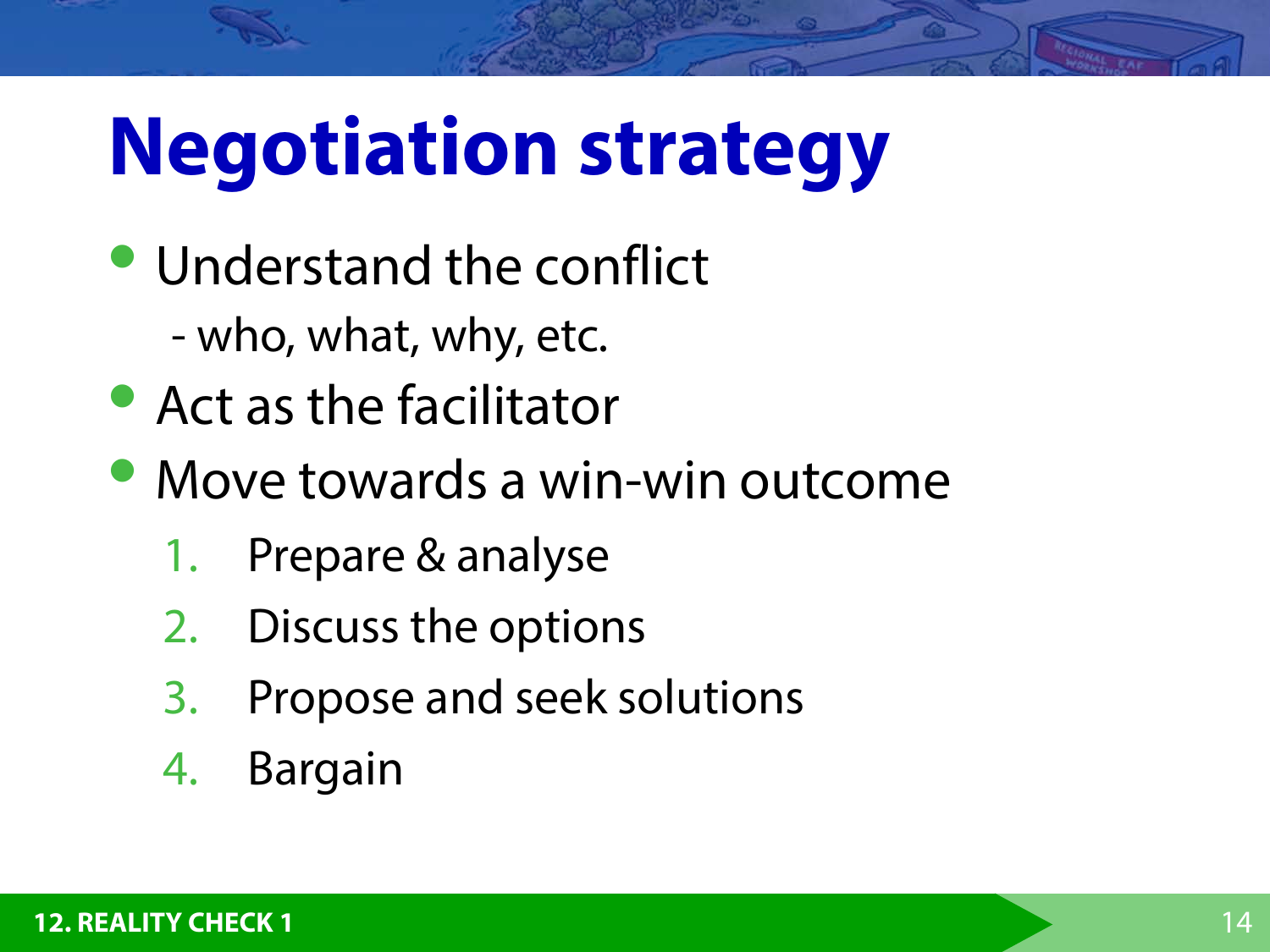## **Powerful questioning**

Ask lots of questions and listen actively to the answers!!

- 1. Questions to challenge assumptions
- 2. Questions to move forward (get out of stalemates)
- 3. Questions to stimulate thinking or convey a vision
- 4. Questions to float an idea

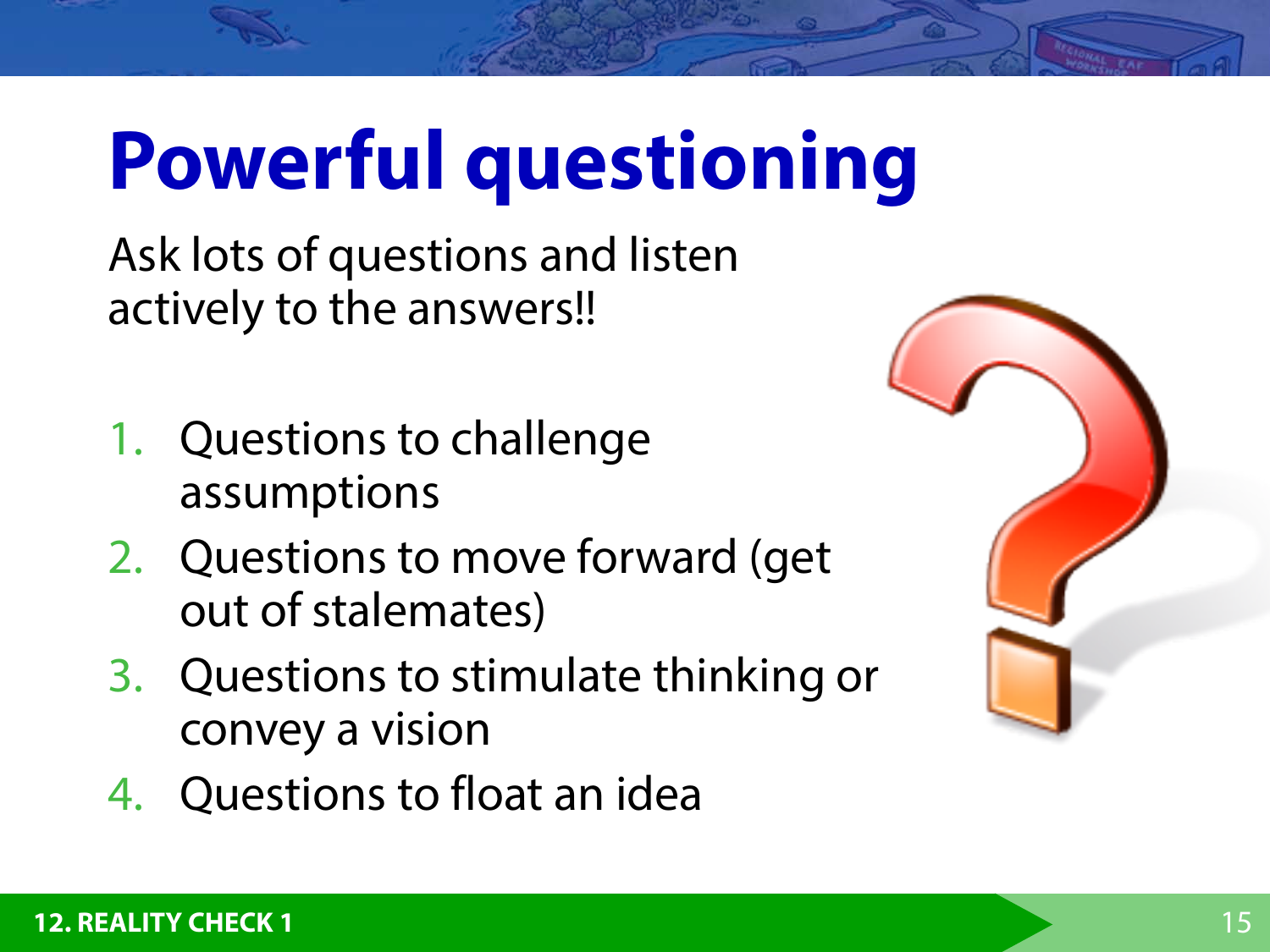## **Negotiation**

<http://www.youtube.com/watch?v=1FeM6kp9Q80>

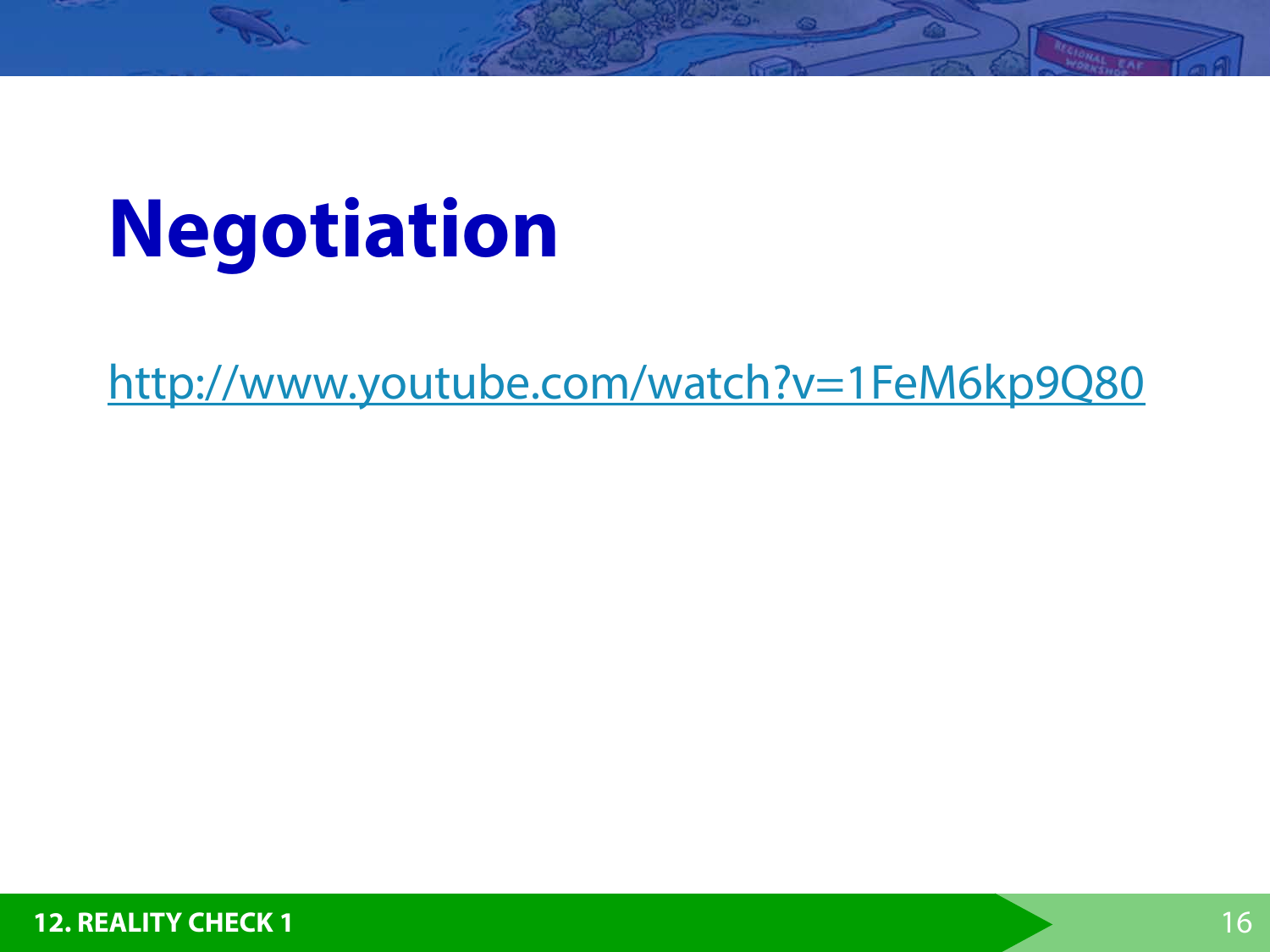### **Key messages**

- In Reality Check I, the constraints and opportunities to achieving the EAFM goals are assessed
- Facilitated focus group discussions and conflict resolution can help resolve many constraints
- Negotiated win:win outcomes are often possible